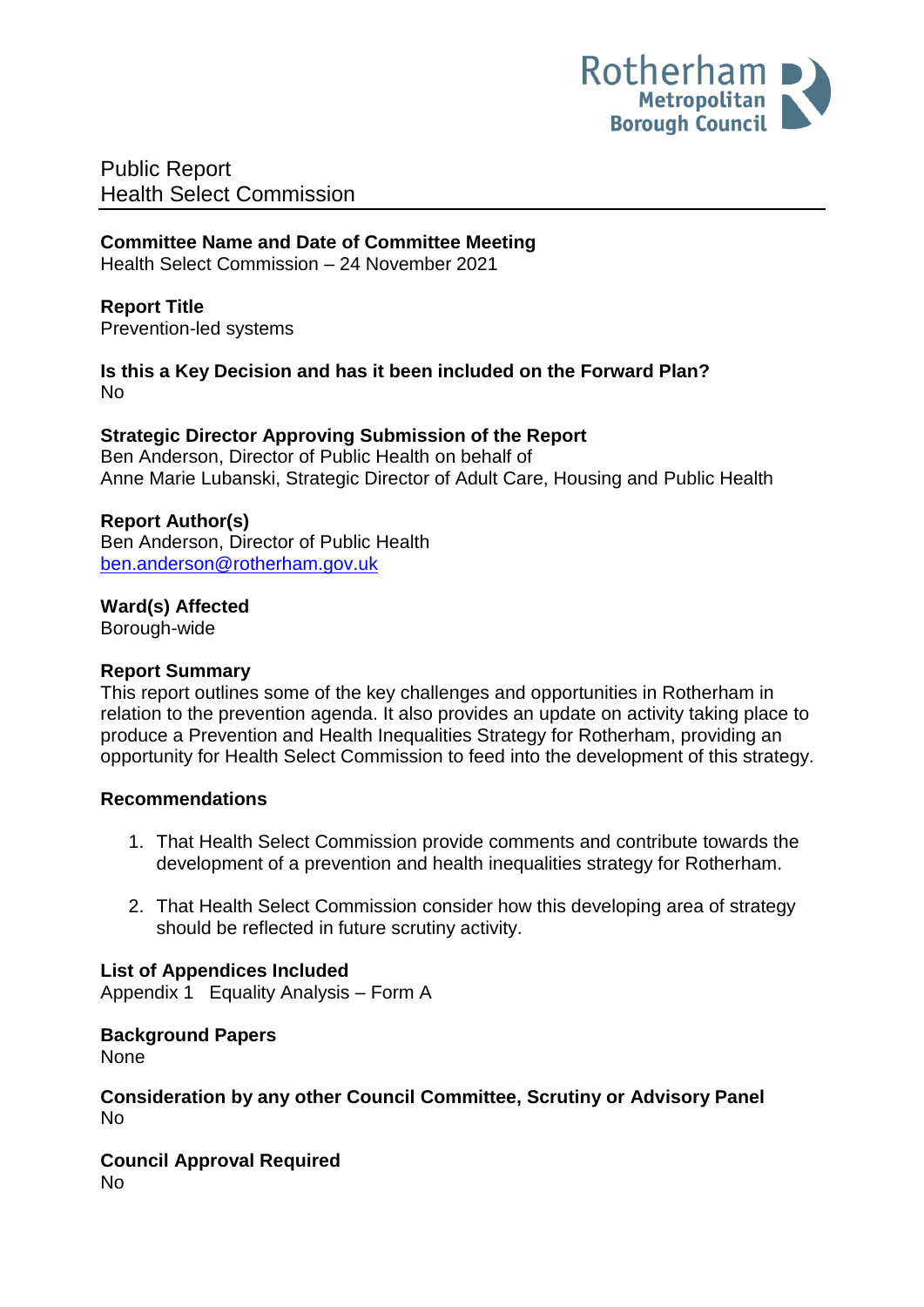## **Exempt from the Press and Public** No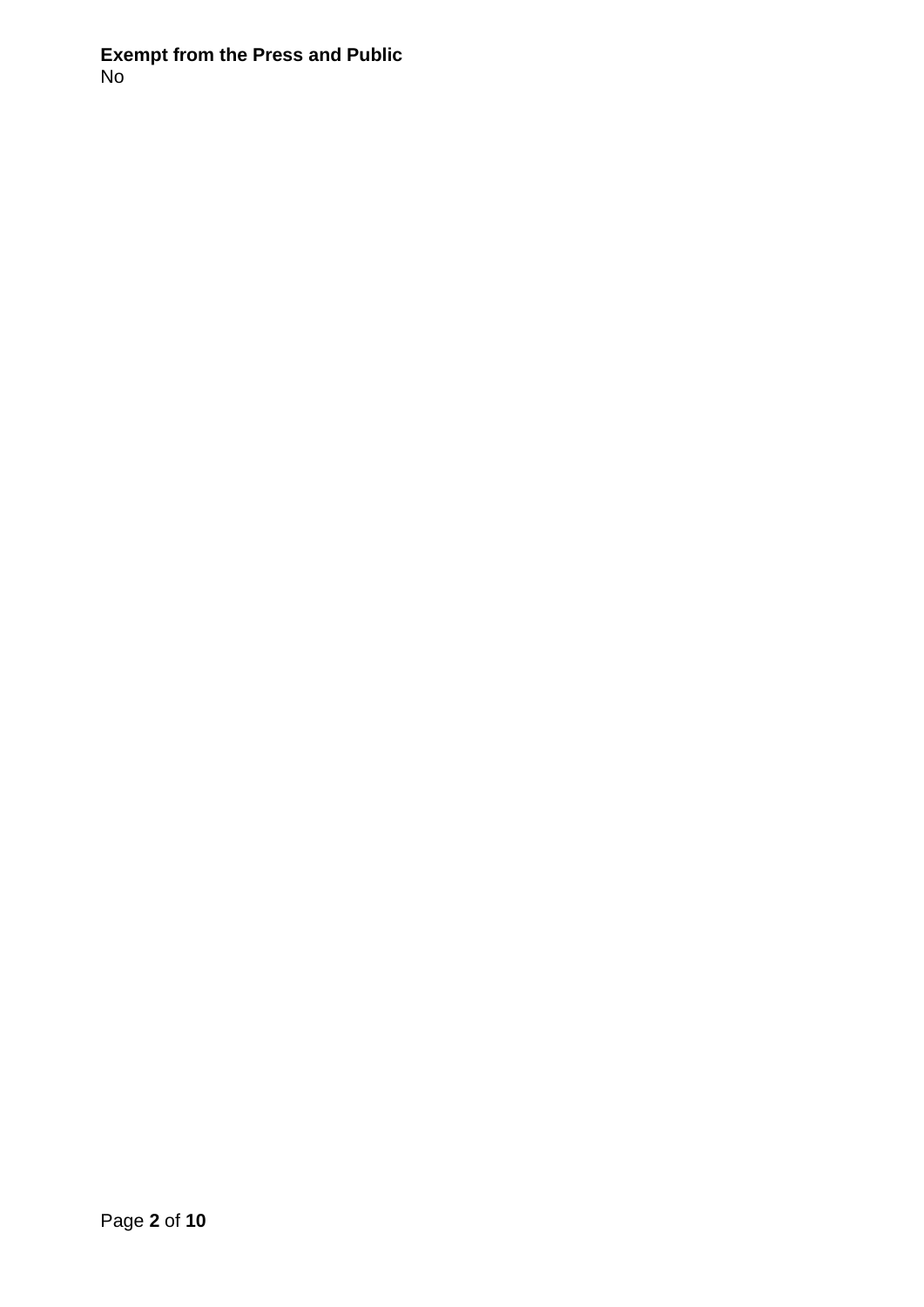#### **1. Background**

1.1 This report outlines some of the key challenges and opportunities in Rotherham in relation to the prevention agenda. It also provides an update on activity taking place to produce a Prevention and Health Inequalities Strategy for Rotherham, providing an opportunity for Health Select Commission to feed into the development of this strategy.

#### 1.2 **What is prevention and why is it important?**

- 1.3 Prevention is about promoting good health and wellbeing and stopping illnesses from escalating further – enabling people to live happy and healthy lives for longer.
- 1.4 Prevention activity is typically broken down into three categories:
	- Primary prevention Taking action to reduce the incidence of disease within the population before the disease occurs.
	- *Secondary prevention*  Reducing the impact of a disease, by detecting and treating it as early as possible in its course.
	- *Tertiary prevention*  Reducing the negative impact of established disease, aiming to minimise the impact of disease on life quality and life expectancy.
- 1.5 Focussing on prevention has benefits for the individual, but also for the sustainability of the health and social care system. The population is ageing, and across the UK, advances in life expectancy over the last century have not been matched by improvements in 'healthy life expectancy' – (or the years an individual lives in good health.) This means that people are living for longer periods in poor health and spending more years in the 'window of need', contributing towards demand pressures for health and social care.
- 1.6 Linked to this, there is a strong economic case for prevention. Ill-health amongst working age people costs the UK economy approximately £100 billion per year. A systematic review of cost-effectiveness evidence produced to support the development of public health guidance at the National Institute of Health and Clinical Excellence (NICE) found that most public health interventions reviewed were cost-effective. (Owen et al., 2018) Another review found an estimated median return on investment from public health interventions of 14.3 to 1. (Masters et al., 2017)
- 1.7 Evidence shows that there are often opportunities to delay or prevent the onset ill-health, alleviating pressure within the system and improving health outcomes in the longer term. For example:
	- 95% of liver disease is attributable to three preventable causes alcohol, obesity, and viral hepatitis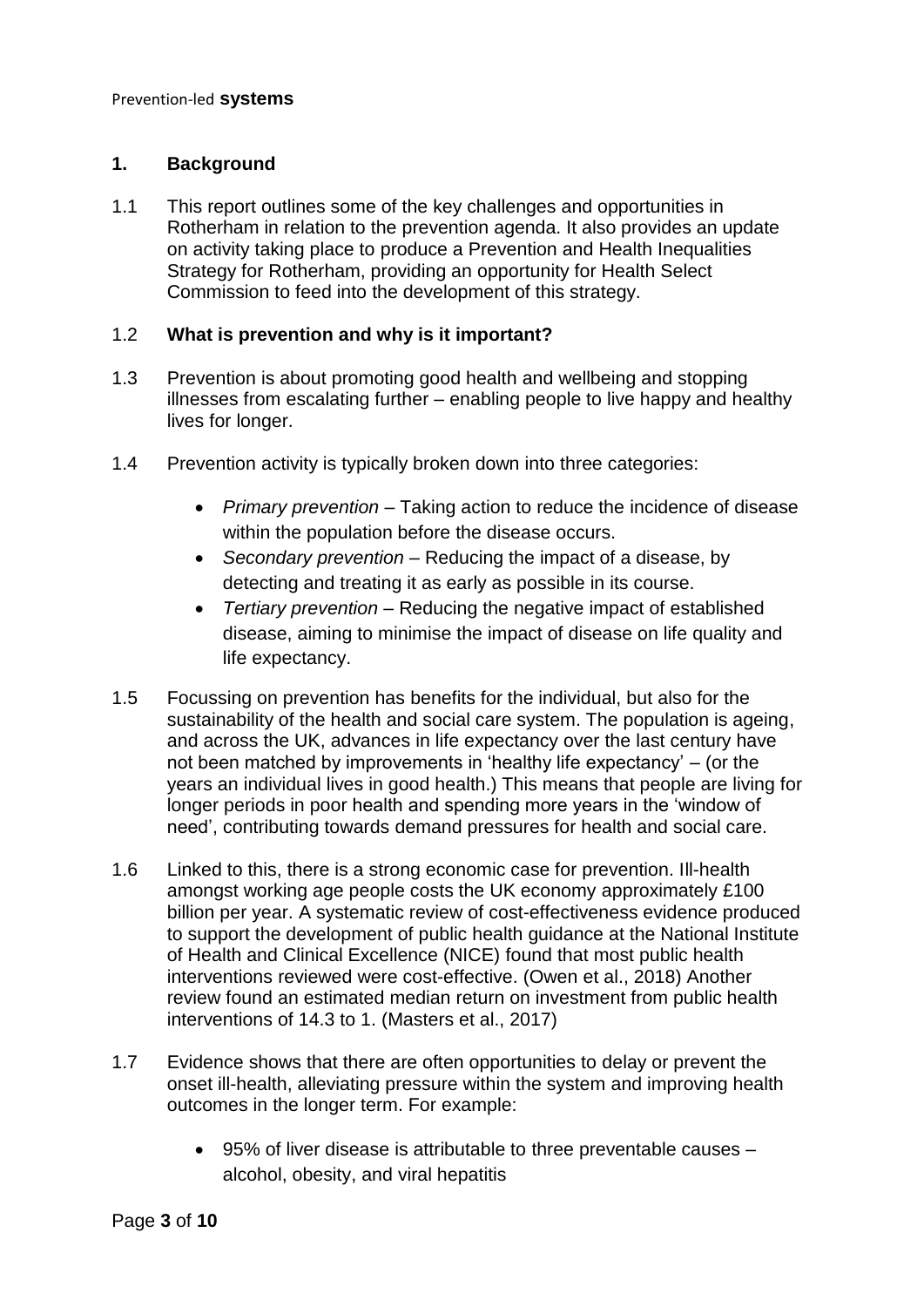- 90% of first heart attacks are related to 1 of 9 modifiable factors
- 80% of diabetes spend is treating avoidable illness and complications
- Two thirds of premature deaths could be avoided through improved prevention, early detection, and better treatment
- 42% of cancers in the UK are preventable
- 17% of deaths in adults over 35 are attributable to smoking
- 1.8 Prevention also has an important role to play in addressing health inequalities. This is because there is a steep social gradient in healthy life expectancy, with those living in the most deprived communities living in illhealth for a longer proportion of their life than those in more affluent communities.

# 1.9 **What is a prevention-led system?**

- 1.10 A prevention-led health and social care system is one that is taking a systematic approach to prevention across organisations to maximise impact. This requires a focus on preventing the onset of disease (primary prevention), as well as preventing the progression and impacts of the disease (secondary and tertiary prevention) through equitable access to early intervention with high quality treatment and care.
- 1.11 Developing a prevention-led system includes ensuring that prevention is embedded in our approach to:
	- Leadership and governance
	- Commissioning and delivery of services
	- Staff wellbeing
	- Sustainability and corporate social responsibility
- 1.12 Another underpinning principle of a prevention-led system is the concept of 'proportionate universalism', as outlined in the Marmot Review. This research identified a clear social gradient in health in England, whereby the lower an individual's social and economic status, the poorer their health is likely to be. Based on this finding, the report recommended that in order to reduce health inequalities and the burden of ill-health, 'actions must be universal, but with a scale and intensity that is proportionate to the degree of need.'

# **2. Key Issues**

# 2.1 **Rotherham context**

- 2.1 Healthy life expectancy at birth in Rotherham is significantly below the national average. Males can expect to live 58.3 years in good health (compared with an England average of 63.2) and females can expect to live 58.9 years in good health (compared with an England average of 63.5.) (2017-19 data)
- 2.2 There are also considerable inequalities in healthy life expectancy across the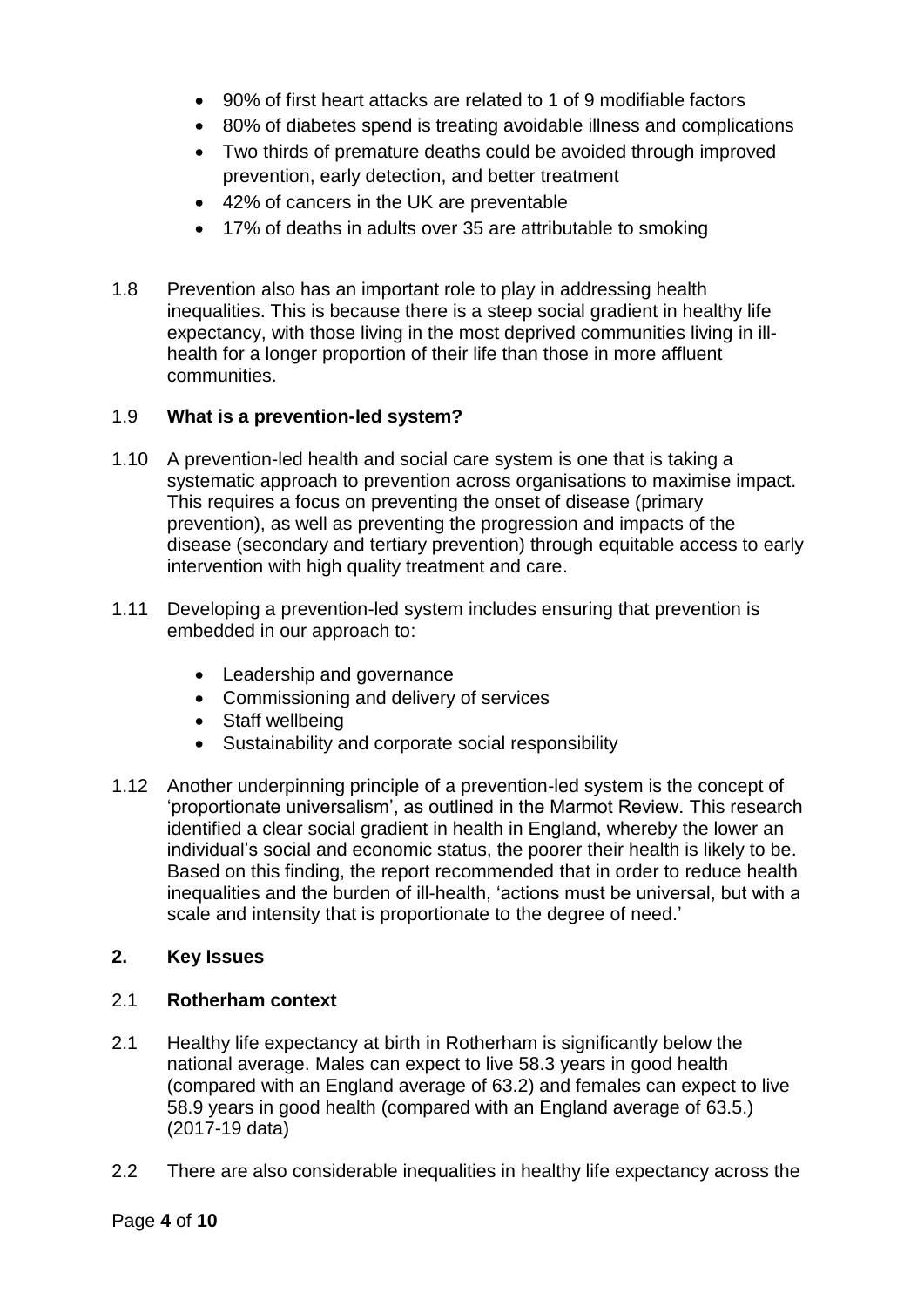borough. Men in the most deprived areas of Rotherham can expect to live an average of 52.3 healthy years, compared with 70.7 healthy years for those living in the least deprived communities. In comparison, women in the most deprived areas of Rotherham can expect to live an average of 51.4 healthy years compared with 71.2 years for those in the least deprived areas. (2017- 2019 data)

- 2.3 Additionally, Rotherham is significantly worse than the national average for preventable mortality for several conditions. This includes cardiovascular disease, cancer, and respiratory disease. (2017-19 data)
- 2.4 The Global Burden of Disease Study 2019 shows that behavioural, metabolic, and environmental risk factors significantly contribute to disabilityadjusted life years (DALYs)\* in the borough.

*\*(Disability-adjusted life years refers to the number of years lost due to illhealth, disability, or early death.)*

2.5 For example, the following table sets out the five leading causes, which between them contribute over 25% of DALYs in Rotherham and the estimated percentage of DALYs which were attributable to risk.

| <b>Condition</b>       | % risk factor<br>attribution | % of total DALYs in<br>Rotherham |
|------------------------|------------------------------|----------------------------------|
| Ischemic heart disease | 94.87%                       | 8.9%                             |
| Tracheal, bronchus     | 86.5%                        | 5.03%                            |
| and lung cancer        |                              |                                  |
| <b>Stroke</b>          | 83.18%                       | 3.69%                            |
| Chronic obstructive    | 72.9%                        | 5.04%                            |
| pulmonary disease      |                              |                                  |
| Lower back pain        | 41.73%                       | 4.5%                             |

- 2.6 The risk factors that are driving DALYs and premature mortality in Rotherham are largely amenable to prevention. The top ten risk factors associated with DALYs in Rotherham are: smoking; high blood glucose; diet; high BMI; high blood pressure; high cholesterol; alcohol use; occupational risk; cold homes; and air quality. These risk factors are also drivers of health inequalities and are associated with socioeconomic deprivation.
- 2.7 This evidence indicates that focussing on prevention in Rotherham could have a considerable impact on improving health outcomes, reducing demand for services, and reducing health inequalities.

#### 2.7 **National policy context**

2.8 In addition to this local evidence, there is also a national policy imperative to take a prevention-led approach. [The NHS Long Term Plan](https://www.longtermplan.nhs.uk/wp-content/uploads/2019/08/nhs-long-term-plan-version-1.2.pdf) (2019) committed to 'more NHS action on prevention and health inequalities' which was subsequently reinforced by the [prevention green paper.](https://www.gov.uk/government/consultations/advancing-our-health-prevention-in-the-2020s/advancing-our-health-prevention-in-the-2020s-consultation-document) (2019)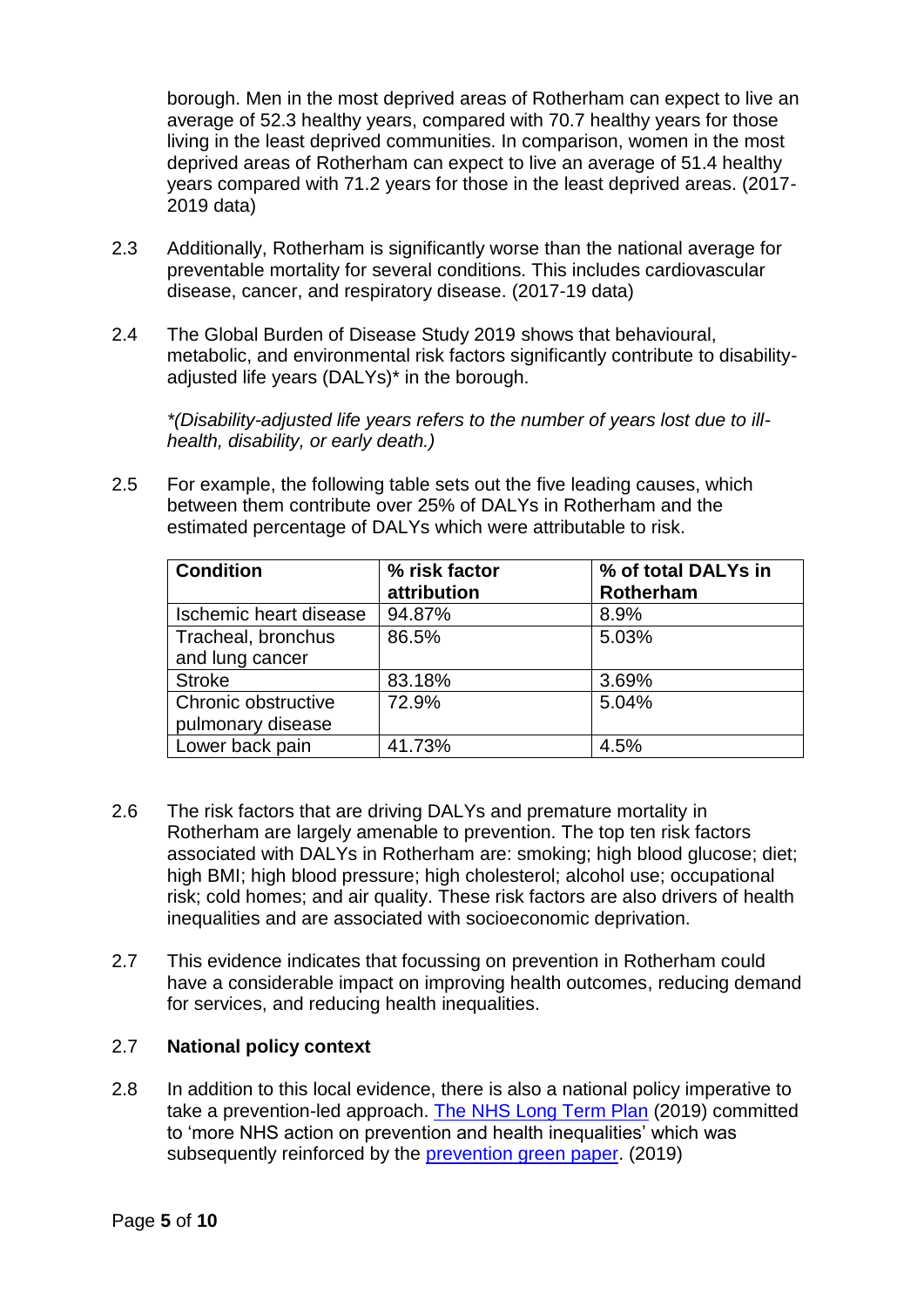- 2.9 More recently, as part of the recovery from the COVID-19 pandemic, the [NHS operational planning guidance](https://www.england.nhs.uk/wp-content/uploads/2021/03/B0468-implementation-guidance-21-22-priorities-and-operational-planning-guidance.pdf) (2021) outlined five strategic actions to prevent and manage ill-health in groups that experience health inequalities:
	- 1. Restoring NHS services inclusively
	- 2. Mitigating digital exclusion
	- 3. Ensuring datasets are complete and timely
	- 4. Accelerating preventative programmes that proactively engage those at greatest risk of poor health outcomes
	- 5. Strengthening leadership and accountability
- 2.10 The NHS has also set out a [Core20 Plus 5 strategy](https://www.engage.england.nhs.uk/survey/core20plus5/user_uploads/core20plus5-online-engage-survey-supporting-document-v1.pdf) to reduce healthcare inequalities. This will focus on the most deprived 20% of the national population (36% of the Rotherham population live in the 20% most deprived areas), plus any locally identified priority groups, and delivery across the following five key clinical areas:
	- 1. Maternity ensuring continuity of care for 75% of women from BAME communities and the most deprived groups
	- 2. Severe Mental Illness ensuring annual health checks for 60% of those living with SMI
	- 3. Chronic Respiratory Disease a clear focus on COPD, driving up uptake of Covid, Flu and Pneumonia vaccines to reduce infective exacerbations and emergency hospital admissions
	- 4. Early Cancer Diagnosis 75% of cases diagnosed at stage 1 or 2 by 2028
	- 5. Hypertension Case Finding to allow for interventions to optimise blood pressure and minimise the risk of MI and stroke
- 2.11 In addition to a policy drive within the NHS around inequalities, there is also a broader focus nationally on tackling socioeconomic inequality and the wider determinants of health. The Government is set to publish a [Levelling Up](https://www.gov.uk/government/news/government-to-publish-levelling-up-white-paper)  [White Paper](https://www.gov.uk/government/news/government-to-publish-levelling-up-white-paper) in 2021, which will seek to address inequalities by improving living standards, grow the private sector, improve health, education and policing, strengthen communities and local leadership and restore pride in place. Additionally, the [Office for Health Improvement and Disparities](https://www.gov.uk/government/organisations/office-for-health-improvement-and-disparities/about) has been established with a clear remit around addressing inequalities in health and wellbeing.
- 2.12 Ensuring that our approach to prevention is systematic would support us in responding to these national policy drives at a local level. It would also support in the delivery of our local policy objectives set out in core strategies, such as the Health and Wellbeing Strategy.

#### 2.13 **Developing a prevention-led system in Rotherham**

2.14 Informed by the evidence and national policy drivers, it has been agreed that a Prevention and Health Inequalities Strategy and Action Plan will be produced for Rotherham. To develop this, the Prevention and Health Inequalities Enabler Group has been established.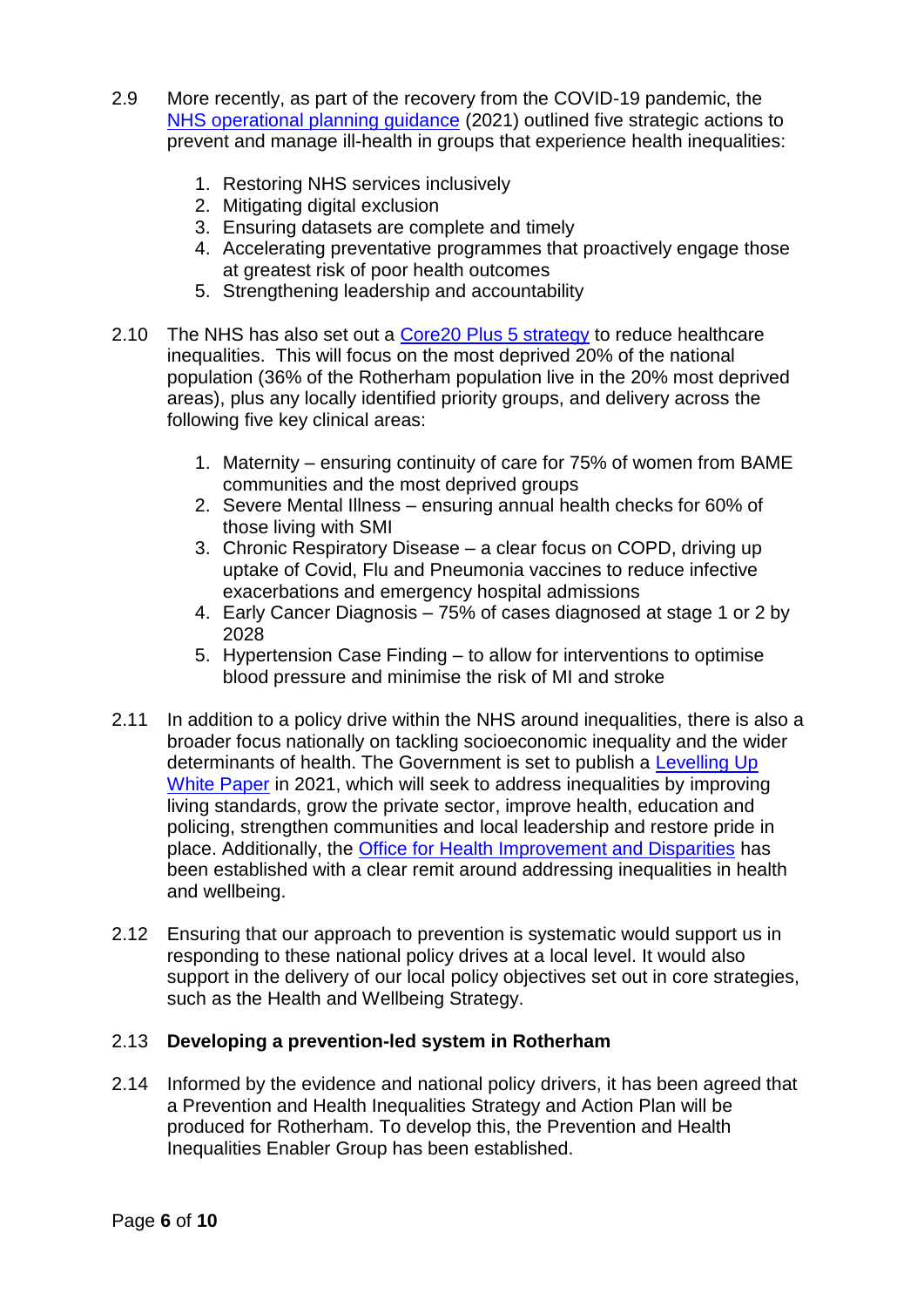- 2.15 The Prevention and Health Inequalities Enabler Group is part of the Integrated Care Partnership (ICP) Place Board governance arrangements and supports the delivery of the ICP Place Plan. The group is comprised of all partners across the ICP, including the Council, the CCG, The Rotherham Hospital NHS Foundation Trust, Rotherham Doncaster and South Humber NHS Foundation Trust, Voluntary Action Rotherham, and the Rotherham GP Federation. The group feeds into the Place Board, as well as having a direct line to the Health and Wellbeing Board.
- 2.16 Regular meetings of the group have now been established. At the meeting on 15<sup>th</sup> November, the group discussed and agreed six priorities for the strategy:
	- 1. Develop the prevention pathway to reduce the harms from smoking, obesity and alcohol and support healthy ageing
	- 2. Support the prevention and early diagnosis of chronic conditions (including mental health conditions)
	- 3. Tackle clinical variation and promote equity of access and care for underserved groups
	- 4. Harness partners' collective roles as anchor institutions to address health inequalities
	- 5. Strengthen our understanding of health inequalities through data and intelligence
	- 6. Advocate for prevention across the system
- 2.17 All activity will be underpinned by the principle of proportionate universalism, with a universal offer accompanied by a more targeted approach for those in need.
- 2.18 The next stage will be to develop the strategy based around these six priority areas. The strategy will be accompanied by an action plan, which will include clear milestones and KPIs. The timescale for developing this strategy and plan is included in this briefing note from 5.1.
- 2.19 Additionally, as a Council we will develop an internal plan outlining our contribution to the partnership strategy, ensuring prevention is embedded across everything we do. This will build on the commitment to prevention that is being set out in the new Council Plan and will include reviewing the way prevention features in our commissioning activity, building on our 'making every contact count' approach and focussing on the wider determinants of health.
- 2.20 In terms of holding the whole system accountable for driving the prevention agenda, Health Select Commission plays a leading role. As outlined in the recommendations, further discussion would be welcomed regarding how committee members would like to engage with the programme as it develops.

#### **3. Options considered and recommended proposal**

3.1 Informed by evidence around the benefit of prevention to individuals,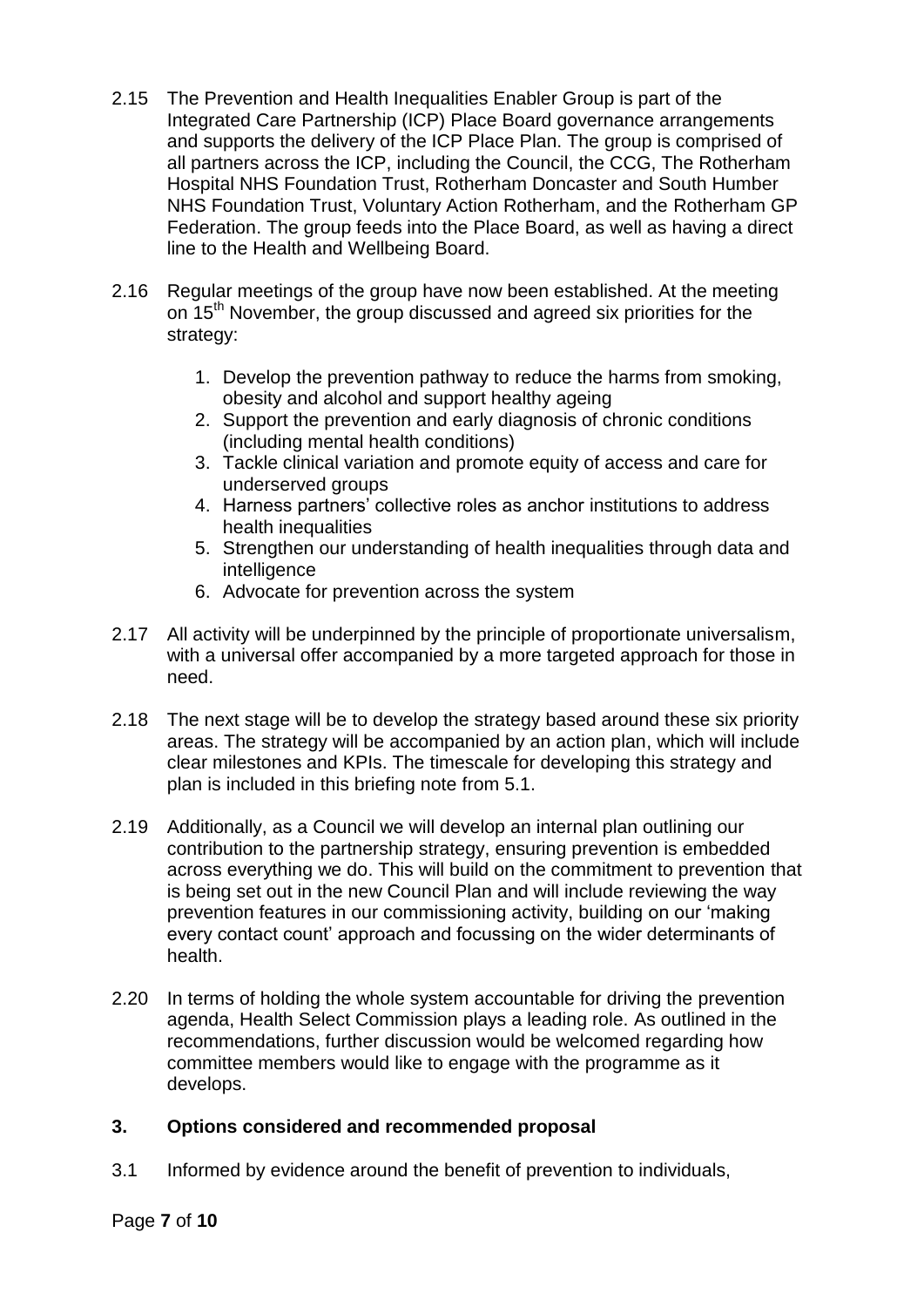communities and the health and social care system, it has been agreed that a Prevention and Health Inequalities Strategy and Action Plan is developed for Rotherham.

- 3.2 This programme of work is at a very early stage, and this report seeks to consult with Health Select Commission on its development. It also seeks to understand how committee members would wish to engage with the programme in the future.
- 3.3 The recommendations are:
	- That Health Select Commission provide comments and contribute towards the development of a prevention and health inequalities strategy for Rotherham.
	- That Health Select Commission consider how this developing area of strategy should be reflected in future scrutiny activity.

#### **4. Consultation on proposal**

- 4.1 This report seeks to consult with Health Select Commission on the development of the strategy. One of the recommendations is for committee members to provide comments on the development of the strategy.
- 4.2 Partners have been closely involved with the development of the draft priorities through the Place Partnership structures and will continue to contribute towards the production of the strategy and action plan. Wider stakeholder engagement will also take place as appropriate to inform this work.

#### **5. Timetable and Accountability for Implementing this Decision**

5.1 Following engagement with Health Select Commission regarding prevention priorities, work will take place to develop the strategy and action plan. A highlevel timetable is outlined below.

| <b>Action</b>                                                                                                                  | <b>Timescale</b>                |
|--------------------------------------------------------------------------------------------------------------------------------|---------------------------------|
| Development of the strategy and action plan,<br>including identification of milestones and KPIs                                | November 2021 -<br>January 2022 |
|                                                                                                                                |                                 |
| Programme priorities will be considered by the<br><b>ICP Place Board</b>                                                       | 1 <sup>st</sup> December 2022   |
| Draft partnership strategy and action plan<br>presented back to the Prevention and Health<br><b>Inequalities Enabler Group</b> | January 2022                    |
| Final partnership strategy and action plan<br>approved                                                                         | April 2022                      |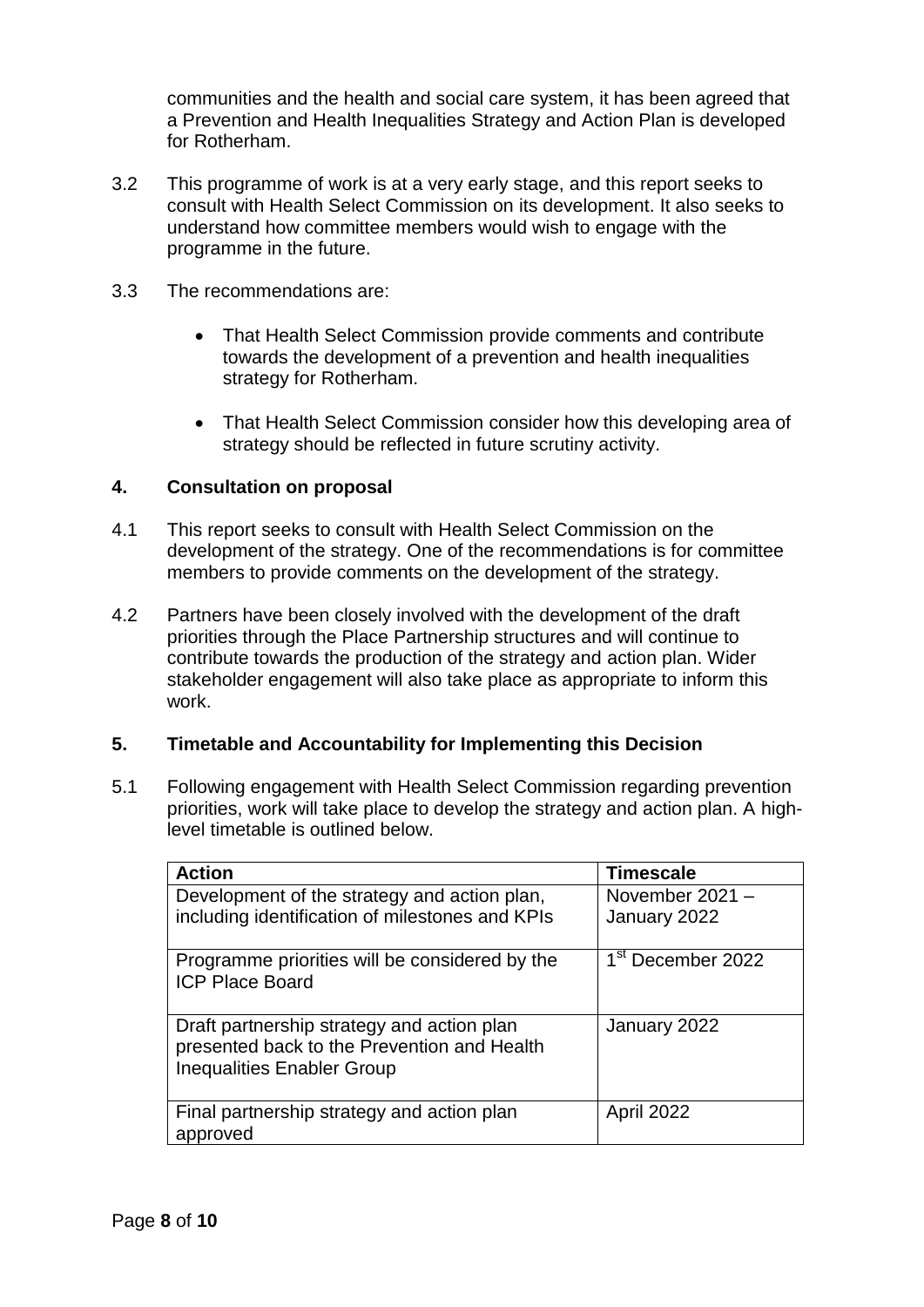# **6. Financial and Procurement Advice and Implications**

6.1 As outlined in the report, developing Rotherham's prevention strategy could have significant financial benefits in the longer-term, particularly with regards to stemming the demand for health and social care services. However, there are no direct or immediate financial or procurement implications arising from this report.

## **7. Legal Advice and Implications**

7.1 There are no direct legal implications arising from this report.

## **8. Human Resources Advice and Implications**

8.1 Whilst the programme will include a focus on staff wellbeing across the partnership, there are no direct HR or staffing implications arising from this report.

## **9. Implications for Children and Young People and Vulnerable Adults**

9.1 The strategy will include interventions focussed on reducing the burden of illhealth for children and young people and vulnerable adults.

## **10. Equalities and Human Rights Advice and Implications**

- 10.1 This programme is directly focussed on reducing health inequalities and this report has outlined the implications of socioeconomic deprivation on illhealth. However, health inequalities are multi-factorial and socioeconomic deprivation often intersects with other dimensions of inequality, such as protected characteristics, geographical factors (e.g., rural communities) and other vulnerabilities (e.g., those with severe mental illness.) This can lead to multiple disadvantage.
- 10.2 Taking an evidence-based approach and following the principles of proportionate universalism, the programme will identify where a targeted approach may be required to benefit specific cohorts. An understanding around multiple disadvantage will be integral to the development of the strategy and action plan.
- 10.3 A 'Part A' Equality Analysis form has been appended to the briefing and a full equality analysis will be undertaken as part of the development of the strategy.

#### **11. Implications for CO<sup>2</sup> Emissions and Climate Change**

11.1 Climate change has implications for health inequalities and developing our approach to sustainability across health and social care will underpin the programme.

#### **12. Implications for Partners**